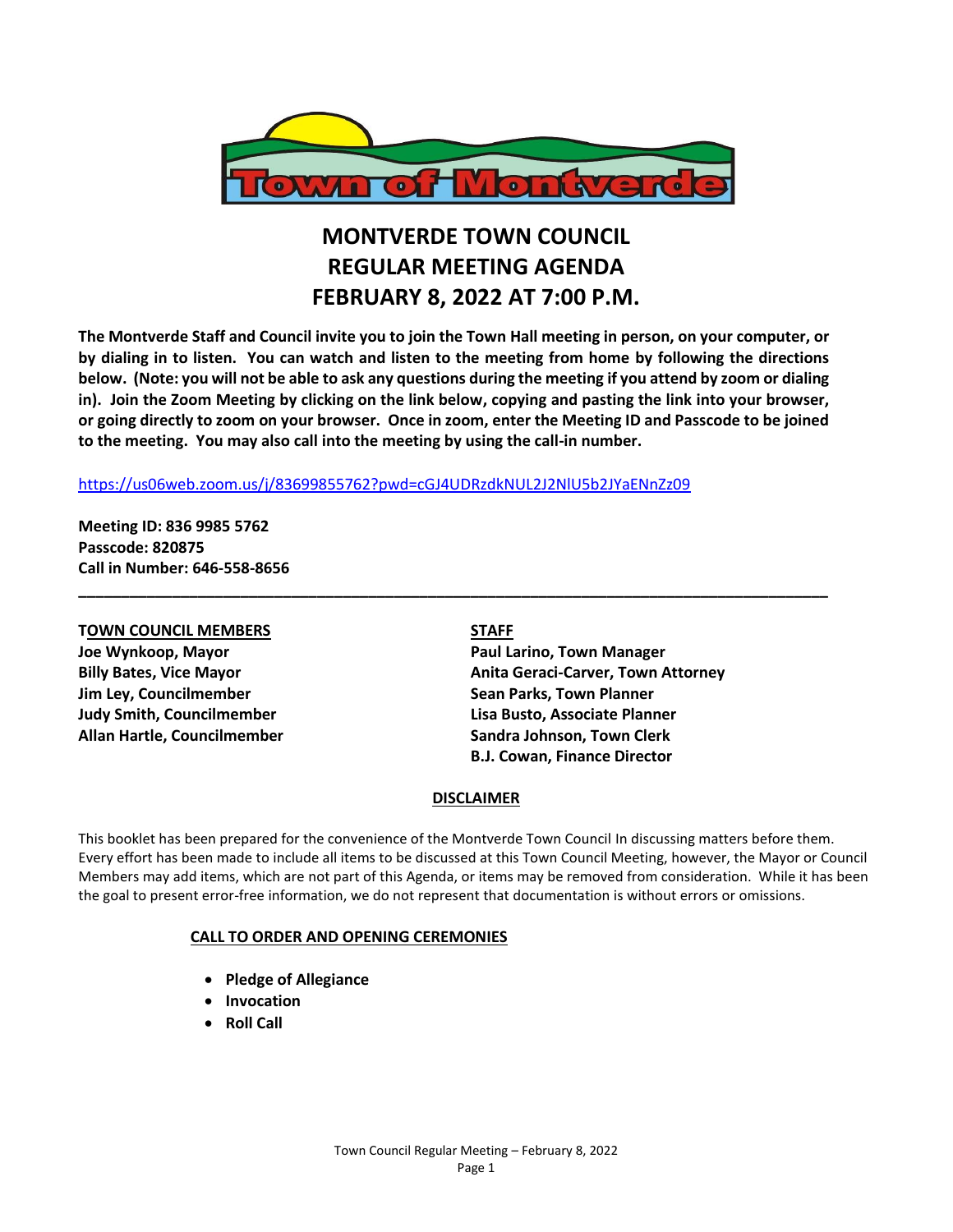#### **I. PRESENTATION AND ADMINISTRATIVE MATTERS**

1. Recognition of Janet Davis winning the East Central Florida Regional Planning Council 2022 Photo Contest and having her photo included in the ECFRP annual calendar!

### **II. MINUTES APPROVAL**

- **1.** Minutes of the Town Council Regular Meeting held January 11, 2022.
- **2.** Minutes of the Town Council Special Meeting held January 18, 2022.

### **III. CITIZENS QUESTION/COMMENT PERIOD**

**1.** The Town Council invites the public to come forward with questions, comments, and concerns. Action will not be taken by the Council at this meeting, but questions may be answered by Staff or issues may be referred for appropriate Staff action. If further action is necessary, the item may be placed on a future agenda for further review and consideration.

NOTE: Public Comment will not be taken under Citizens Questions/Comment Period for matters listed on this agenda. Public Comment on such items will be taken once the agenda item is before the Council for consideration.

#### **IV. DEPARTMENT & COMMITTEE REPORTS**

- **1.** Town Manager Larino's Report.
- **2.** Town Attorney Geraci-Carver Report.
- **3.** Town Planner Parks Report.
- **4.** Lake County Commission Report.
- **5.** Fire Department Report
- **6.** Committee Reports Visioning, Parks & Recreation, Cemetery, Public Safety, and Historical are welcome to report.
- **7.** Town Council Reports.
- **8.** Mayor Wynkoop Report.

#### **JANUARY FINANCE REPORT**

| <b>Beginning Bank Balance</b><br>Revenues<br>Expenditures<br><b>Ending Balance</b> | \$2,809,804.63<br>163,394.27<br>\$<br>173,868.18<br>Ś.<br>\$2,799,330.72 |
|------------------------------------------------------------------------------------|--------------------------------------------------------------------------|
| <b>Grant Clearing Account</b>                                                      | \$4,426,500.00                                                           |
| <b>Total Bank Balance</b>                                                          | \$7,225,830.72                                                           |